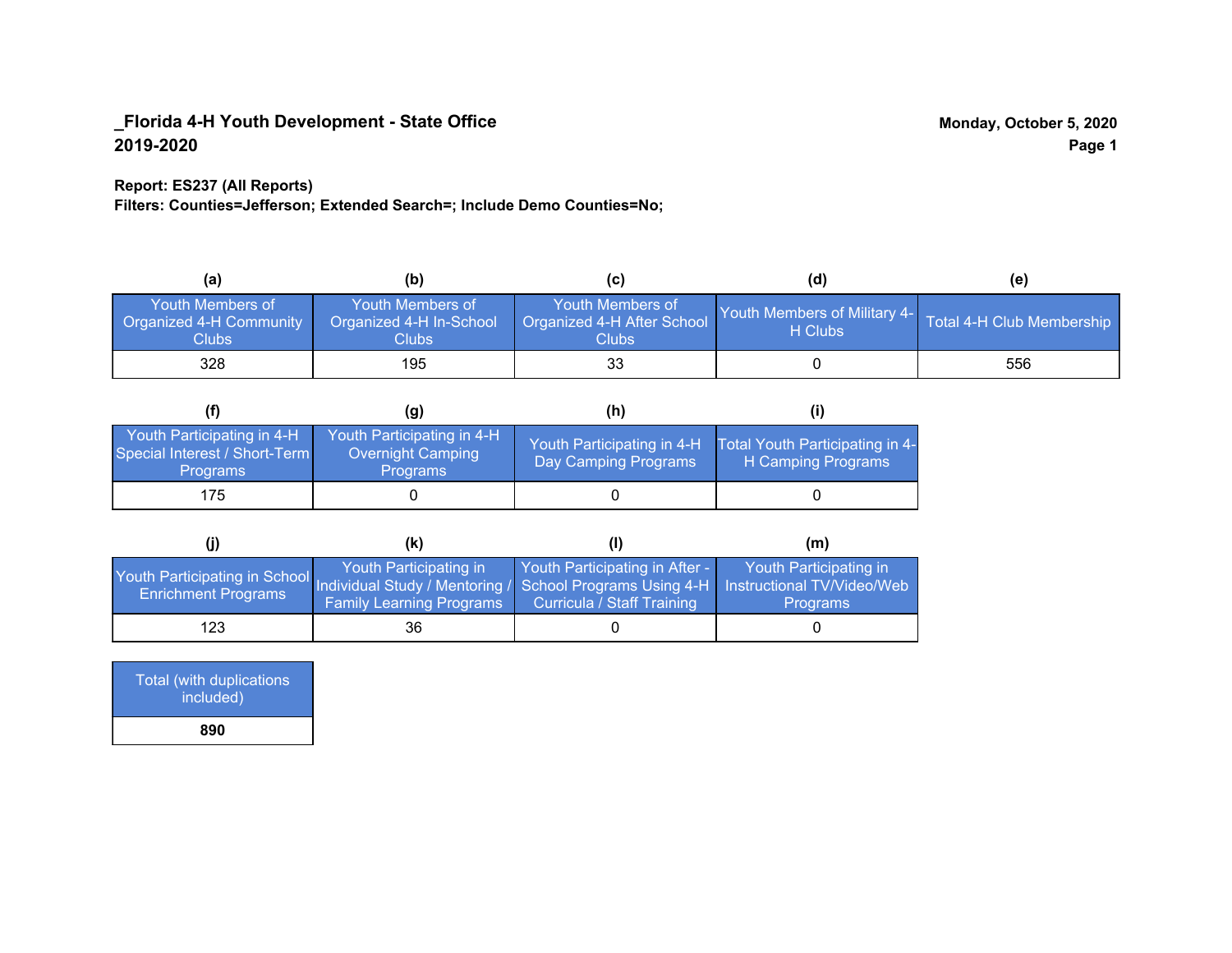**Report: ES237 (All Reports)**

**Filters: Counties=Jefferson; Extended Search=; Include Demo Counties=No;**

# **School Grade (duplications eliminated)**

| Kinder | 1st | 2nd\ | 3rd | 4th | 5th | 6th | 7th | 8th | 9th | 10th 11th |           |    | 12th Post HS Not in School Special | Total |
|--------|-----|------|-----|-----|-----|-----|-----|-----|-----|-----------|-----------|----|------------------------------------|-------|
|        |     | 21   | 45  | 183 | 81  | 74  | 76  | 67  | 63  | 49        | າາ<br>ن ن | 55 |                                    | 798   |

# **Gender of 4-H Youth Participants (duplications eliminated)**

| Male | Female | Total |
|------|--------|-------|
| 352  | 11 7   | 799   |

# **Place of Residence of 4-H Youth Participants (duplications eliminated)**

| <b>Farm</b> | Towns of under 10,000 and<br>rural non-farm | Towns and cities (10,000-<br>50,000), and their suburbs | Suburbs of cities of over<br>50,000 | Central cities of over 50,000 | Total |
|-------------|---------------------------------------------|---------------------------------------------------------|-------------------------------------|-------------------------------|-------|
| 52          | 723                                         |                                                         |                                     |                               | 799   |

# **Total 4-H Youth Participants (duplications eliminated)**

Total

**<sup>799</sup> Note: The four totals on this page should all match.**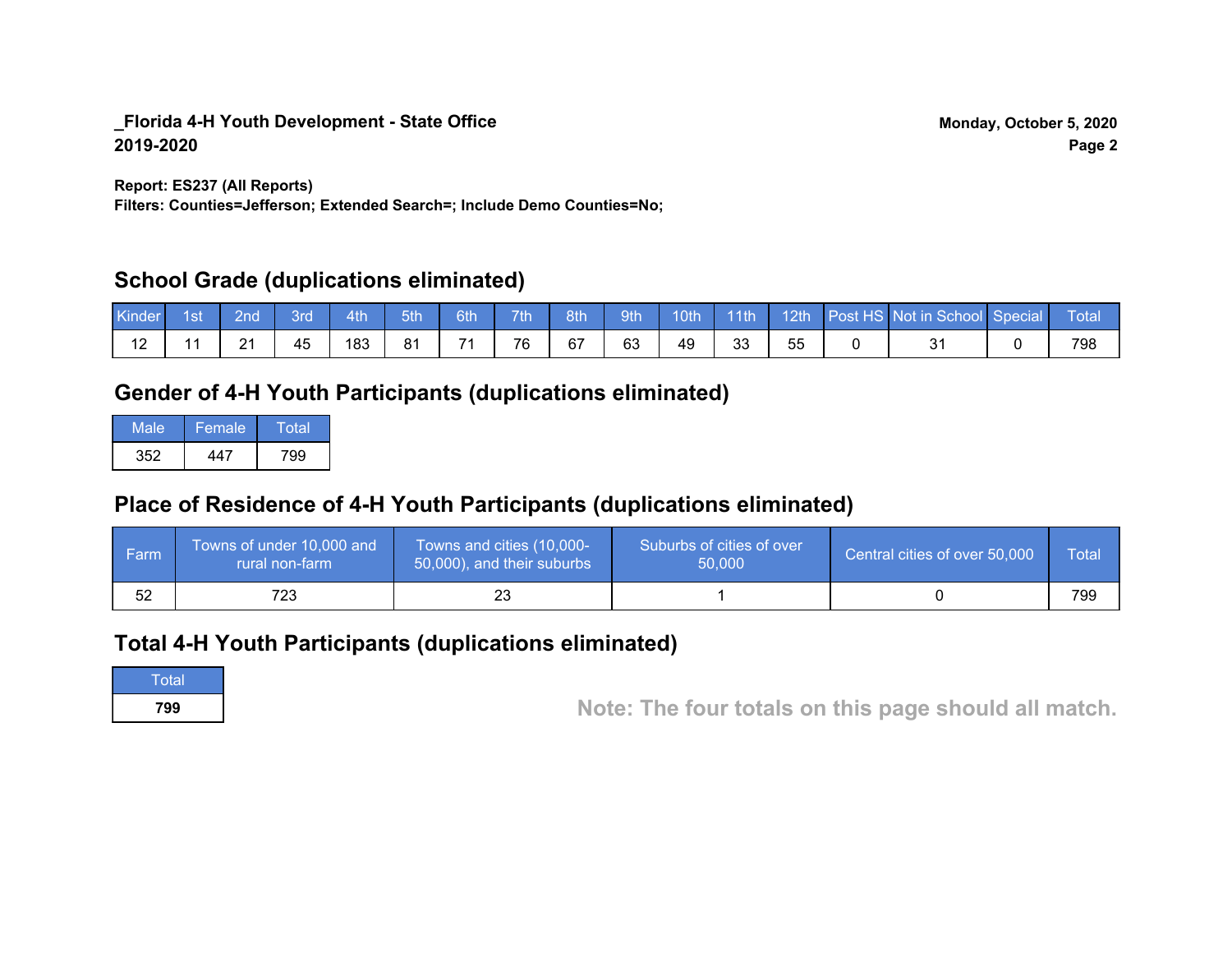#### **Report: ES237 (All Reports)**

**Filters: Counties=Jefferson; Extended Search=; Include Demo Counties=No;**

| <b>ETHNICITY</b>          | <b>TOTAL YOUTH</b> |
|---------------------------|--------------------|
| <b>Hispanic or Latino</b> | 72                 |
| Not Hispanic or Latino    | 727                |

Directions: Type in the appropriate numbers for your project. Ethnicity is separate from race. YOu should indicate an ethnicity category for each participant and all racial categories that apply to each participant (i.e. a participant of more than one race would be recorded in each applicable racial category). Ideally, your total participants should equal the total of numbers in your ethicity section. Totals of racial categories will be equal to or greater than your total participants if they all report racial information.

4-H Youth Participants: Any youth taking part in programs provided as a result of action by extension personnel (professional. Paraprofessional. And volunteer). This includes youth participation in programs conducted through 1862, 1890, and 1994 land-grant universities, EFNEP, urban gardening, and other programs that may not actually use the 4-H name and emblem with participants.

| <b>RACE</b>                               | <b>TOTAL YOUTH</b> |
|-------------------------------------------|--------------------|
| American Indian or Alaskan Native         | 2                  |
| Asian                                     | 1                  |
| <b>Black or African American</b>          | 406                |
| Native Hawaiian or other Pacific Islander | 1                  |
| White                                     | 362                |
| Youth Indicating More Than One Race       | 27                 |
| <b>Undetermined</b>                       | 0                  |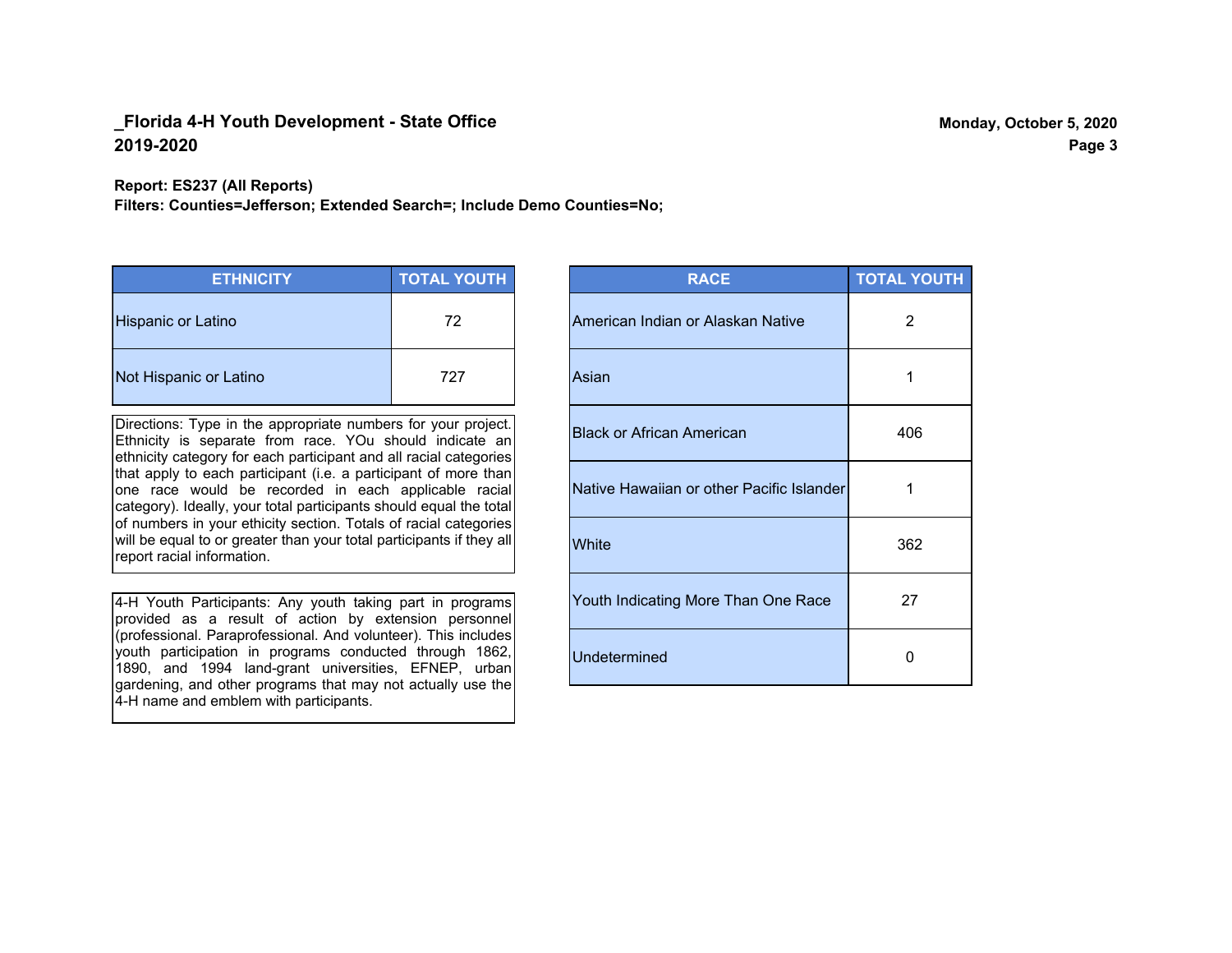**Report: ES237 (All Reports)**

**Filters: Counties=Jefferson; Extended Search=; Include Demo Counties=No;**

| Total Number of<br><b>Adult Volunteers</b> | <b>Total Number of</b><br><b>Youth Volunteers</b> | Total |
|--------------------------------------------|---------------------------------------------------|-------|
| 226                                        | 88                                                | 314   |

Adult Volunteer: Unpaid support for the 4-H program by an individual beyond high school age.

Youth Volunteer: Unpaid support for the 4-H program by a person who has not yet graduated from high school.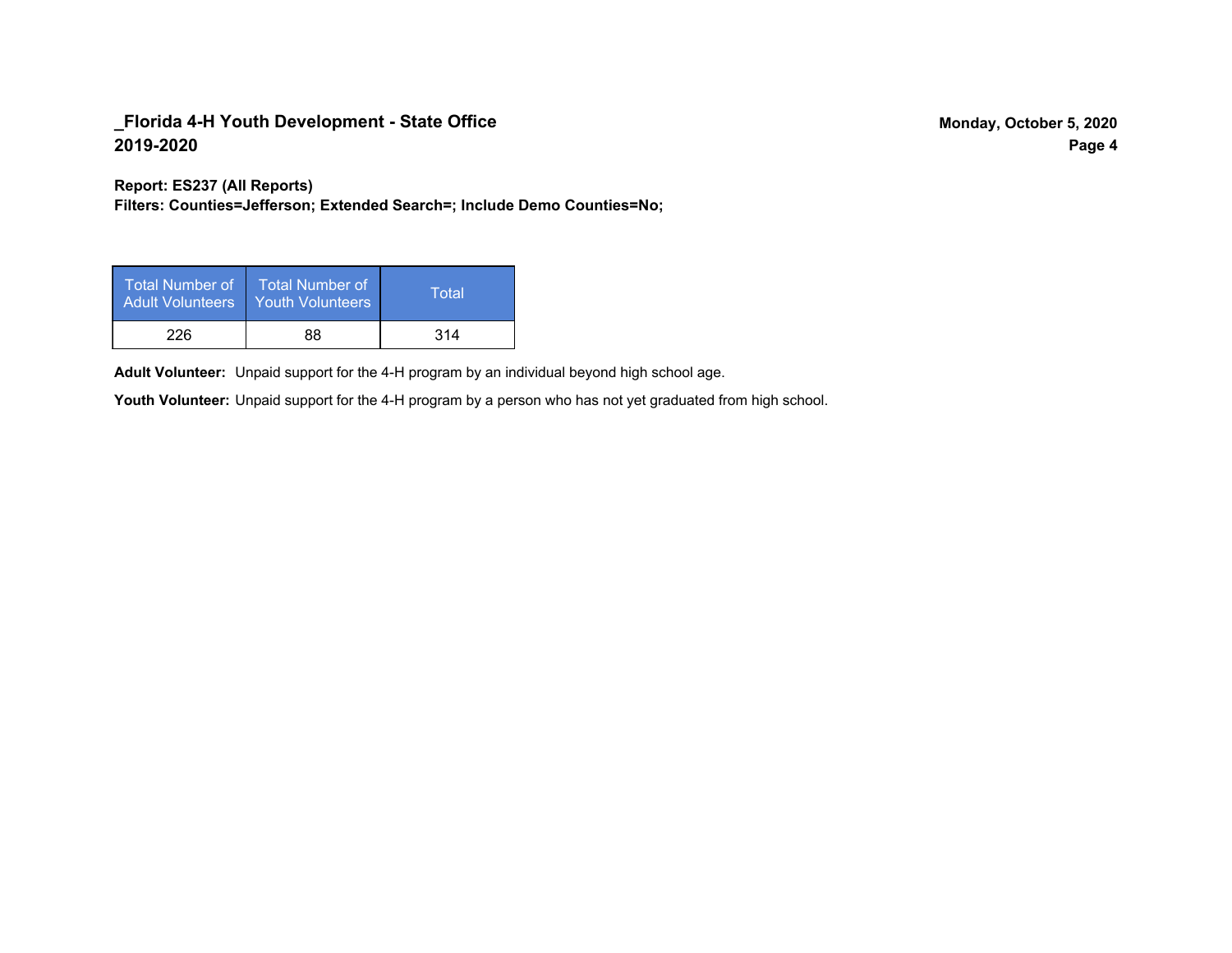#### **Filters: Counties=Jefferson; Extended Search=; Include Demo Counties=No; Report: ES237 (All Reports)**

| Ag in the Classroom                              |                |
|--------------------------------------------------|----------------|
| : Agriculture Awareness                          | 108            |
| School Enrichment - Agriculture Awareness        | 108            |
| School Enrichment - Pizza Garden                 | 0              |
|                                                  | 216            |
| <b>Animals</b>                                   |                |
| (4-H Cloverbuds- ANIMALS & PETS)-retired project | $\mathbf{1}$   |
| (CAGED BIRDS) Retired Project                    | $\mathbf 0$    |
| (GOATS) Retired Project                          | $\pmb{0}$      |
| (GOATS-Pygmy) Retired Project                    | $\pmb{0}$      |
| (HORSE-Advanced Horsemanship) Retired Project    | $\mathbf 0$    |
| (HORSE-Horsemanship Science) Retired Project     | $\mathbf 0$    |
| (LLAMAS AND ALPACAS)-retired project             | $\pmb{0}$      |
| (POCKET PETS) Retired Project                    | $\pmb{0}$      |
| <b>ANIMAL SCIENCES</b>                           | $\overline{c}$ |
| <b>BEEF</b>                                      | $\mathbf 0$    |
| <b>CATS</b>                                      | $\pmb{0}$      |
| <b>DAIRY CATTLE</b>                              | $\pmb{0}$      |
| <b>DOGS</b>                                      | $\pmb{0}$      |
| GOATS (Dairy)                                    | $\overline{2}$ |
| GOATS (Meat)                                     | $\pmb{0}$      |
| <b>HORSE</b>                                     | $\pmb{0}$      |
| <b>HORSE (Horseless Horse)</b>                   | $\pmb{0}$      |
| <b>PETS</b>                                      | $\mathbf 0$    |
| <b>POULTRY</b>                                   | $\mathbf 0$    |
| <b>RABBITS</b>                                   | $\overline{2}$ |
| SHEEP                                            | $\mathbf 0$    |
| <b>SWINE</b>                                     | 3              |
|                                                  | 10             |

# **Biological Sciences** (4-H Cloverbuds-SCIENCE & TECHNOLOGY) Retired Project 0 (Marine/Aquatic- AQUARIUMS) Retired Project 0 (Marine/Aquatic- WETLANDS) Retired Project 0 (Sciences- WINGS) Retired Project 0 (Wildlife - Bats) Retired Project 0 (Wildlife - Butterflies- WINGS) Retired Project 0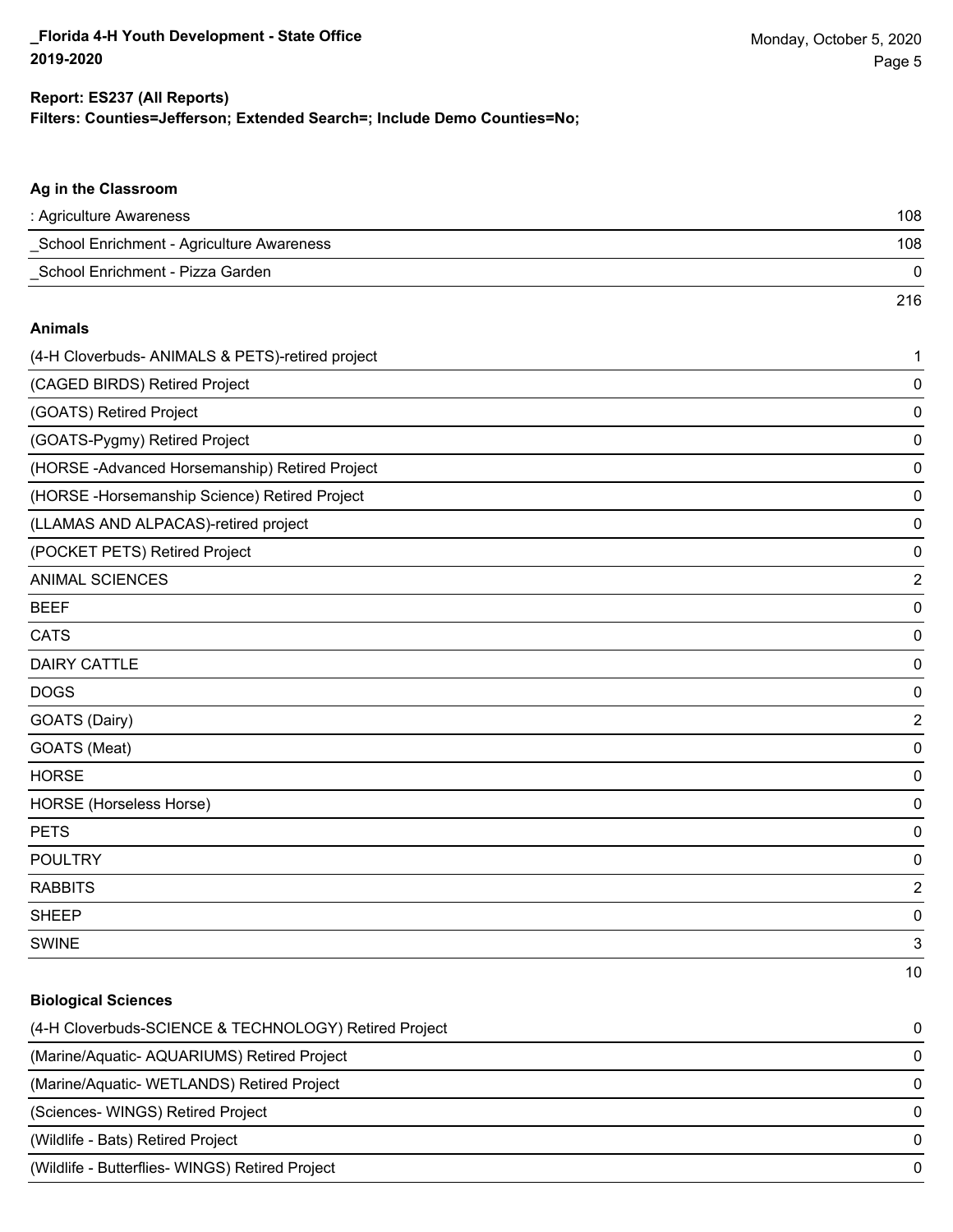# **Report: ES237 (All Reports)**

**Filters: Counties=Jefferson; Extended Search=; Include Demo Counties=No;**

| (Wildlife- BLUEBIRDS) Retired Project<br>: ABCs of ENTOMOLOGY | 0<br>0                  |
|---------------------------------------------------------------|-------------------------|
| : Entomology-Apiary/Beekeeping                                | 0                       |
| : Meat Sciences                                               | 0                       |
| : Natural Sciences                                            | 0                       |
| School Enrichment - Embryology                                | 1                       |
| School Enrichment- Natural Sciences                           | 0                       |
| <b>INSECTS (ENTOMOLOGY)</b>                                   | 110                     |
| MARINE SCIENCE AND AQUATIC SCIENCES                           | 52                      |
| <b>SCIENCE DISCOVERY</b>                                      | 38                      |
| <b>VETERINARY SCIENCE</b>                                     | 1                       |
|                                                               | 202                     |
| <b>Civic Engagement</b>                                       |                         |
| (4-H Cloverbuds- CITIZENSHIP)-retired project                 | 1                       |
| (Citizenship-INTERGENERATIONAL) Retired Project               | 0                       |
| <b>CITIZENSHIP</b>                                            | 381                     |
| CITIZENSHIP-COMMUNITY SERVICE                                 | 29                      |
| CULTURAL AND GLOBAL EDUCATION                                 | 0                       |
|                                                               | 411                     |
| <b>Communications and Expressive Arts</b>                     |                         |
| (4-H Cloverbuds- COMMUNICATIONS) Retired Project              | 0                       |
| (4-H Cloverbuds- VISUAL-LEISURE ARTS) Retired Project         | 0                       |
| (FILMMAKING) Retired Project                                  | 0                       |
| (LEISURE ARTS- Arts & Crafts) Retired Project                 | $\overline{\mathbf{c}}$ |
| (Leisure Arts- COLLECTIBLES) Retired Project                  | 0                       |
| (PHOTOGRAPHY) Retired Project                                 | 0                       |
| (PUBLIC SPEAKING) Retired Project                             | 1                       |
| (VISUAL ARTS) Retired Project                                 | 0                       |
| School Enrichment - 4-H Tropicana Public Speaking Program     | 94                      |
| COMMUNICATIONS AND PUBLIC SPEAKING                            | 195                     |
| <b>EXPRESSIVE ARTS</b>                                        | 135                     |
| <b>VISUAL ARTS</b>                                            | 8                       |
|                                                               | 435                     |

(Citizenship-PUBLIC ADVENTURES) Retired Project 0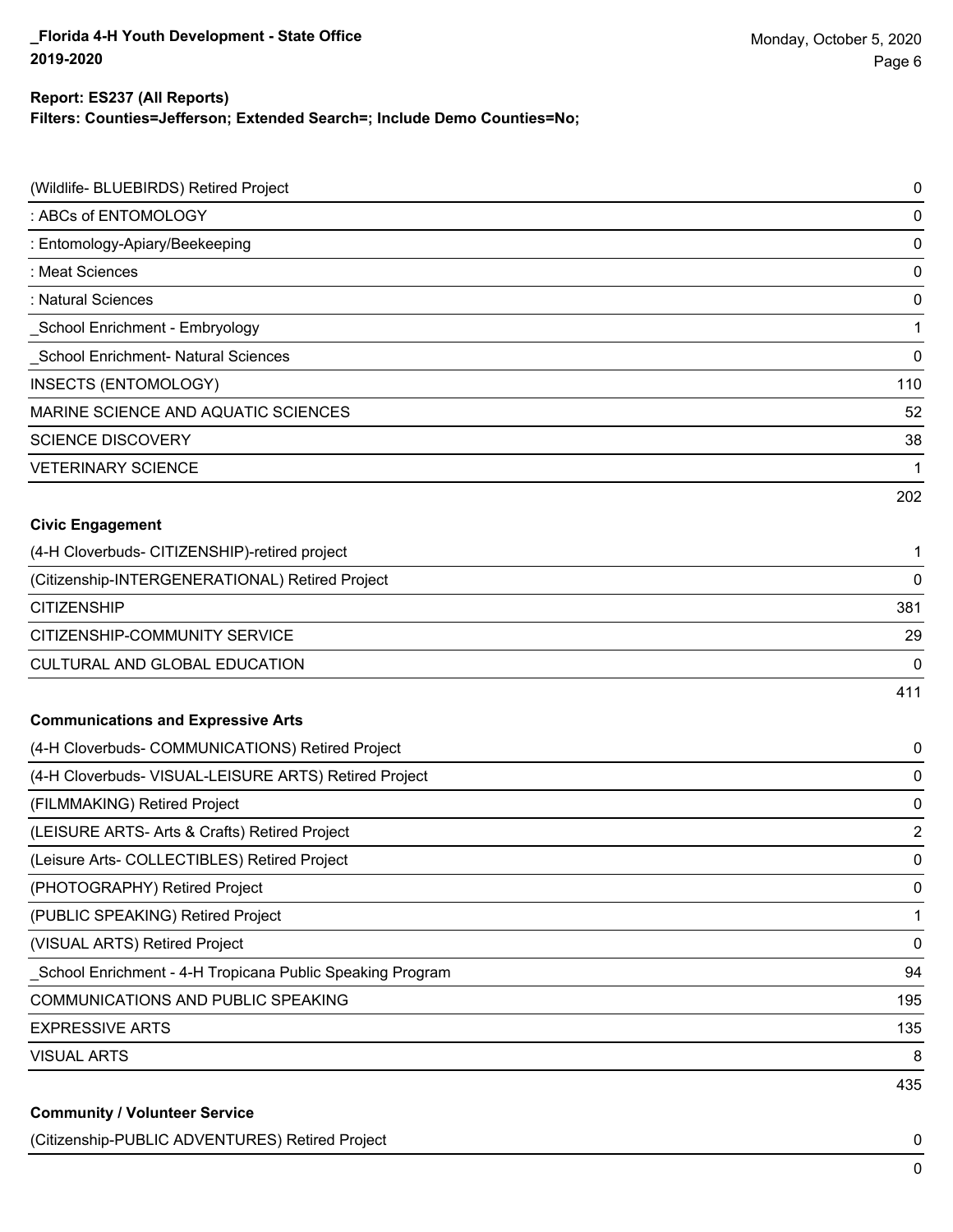**Consumer and Family Science**

### **Filters: Counties=Jefferson; Extended Search=; Include Demo Counties=No; Report: ES237 (All Reports)**

| (4-H Cloverbuds- CLOTHING) Retired project                   | 0   |
|--------------------------------------------------------------|-----|
| (CHILD DEVELOPMENT Babysitting) Retired Project              | 0   |
| (Clothing - SELECTION) Retired Project                       | 0   |
| (Clothing - SEWING) Retired Project                          | 0   |
| (Clothing-Sewing- QUILTING) Retired Project                  | 0   |
| (CONSUMER EDUCATION AND SHOPPING) Retired Project            | 0   |
| (Human Development - Talking with TJ) Retired Project        | 0   |
| (HUMAN DEVELOPMENT) Retired Project                          | 0   |
| (Human Development-CHOICES) Retired Project                  | 0   |
| (Money Management - FINANCIAL CHAMPIONS) Retired Project     | 0   |
| : Consumer Choices Event                                     | 48  |
| 4-H CLOVERBUDS                                               | 53  |
| Animal Science- ALL ABOUT ANIMALS                            | 0   |
| Animal Sciences- LIVESTOCK JUDGING                           | 0   |
| Animals-PETS/SMALL ANIMALS                                   | 0   |
| CHILD DEVELOPMENT & CHILD CARE                               | 3   |
| Citizenship-SERVICE LEARNING                                 | 0   |
| <b>CLOTHING &amp; SEWING</b>                                 | 61  |
| <b>Exploring Farm Animals</b>                                | 0   |
| Hog-n-Ham Project                                            | 0   |
| Marine Science                                               | 0   |
| <b>MONEY MANAGEMENT</b>                                      | 8   |
| Performing Arts-DANCE/MOVEMENT                               | 0   |
| Pet Pals                                                     | 0   |
| Plant Pals, K-3 (5-8 yrs)                                    | 0   |
| test                                                         | 0   |
| Wildlife - Birds                                             | 0   |
|                                                              | 173 |
| <b>Environmental Education / Earth Sciences</b>              |     |
| (4-H Cloverbuds- ENVIRONMENT-Earth Sciences) Retired Project | 0   |
| : Recycling                                                  | 0   |
| : Water Education                                            | 0   |
| School Enrichment - Project Learning Tree                    | 0   |
| School Enrichment- Environmental Sciences                    | 0   |
| <b>EARTH SCIENCES</b>                                        | 4   |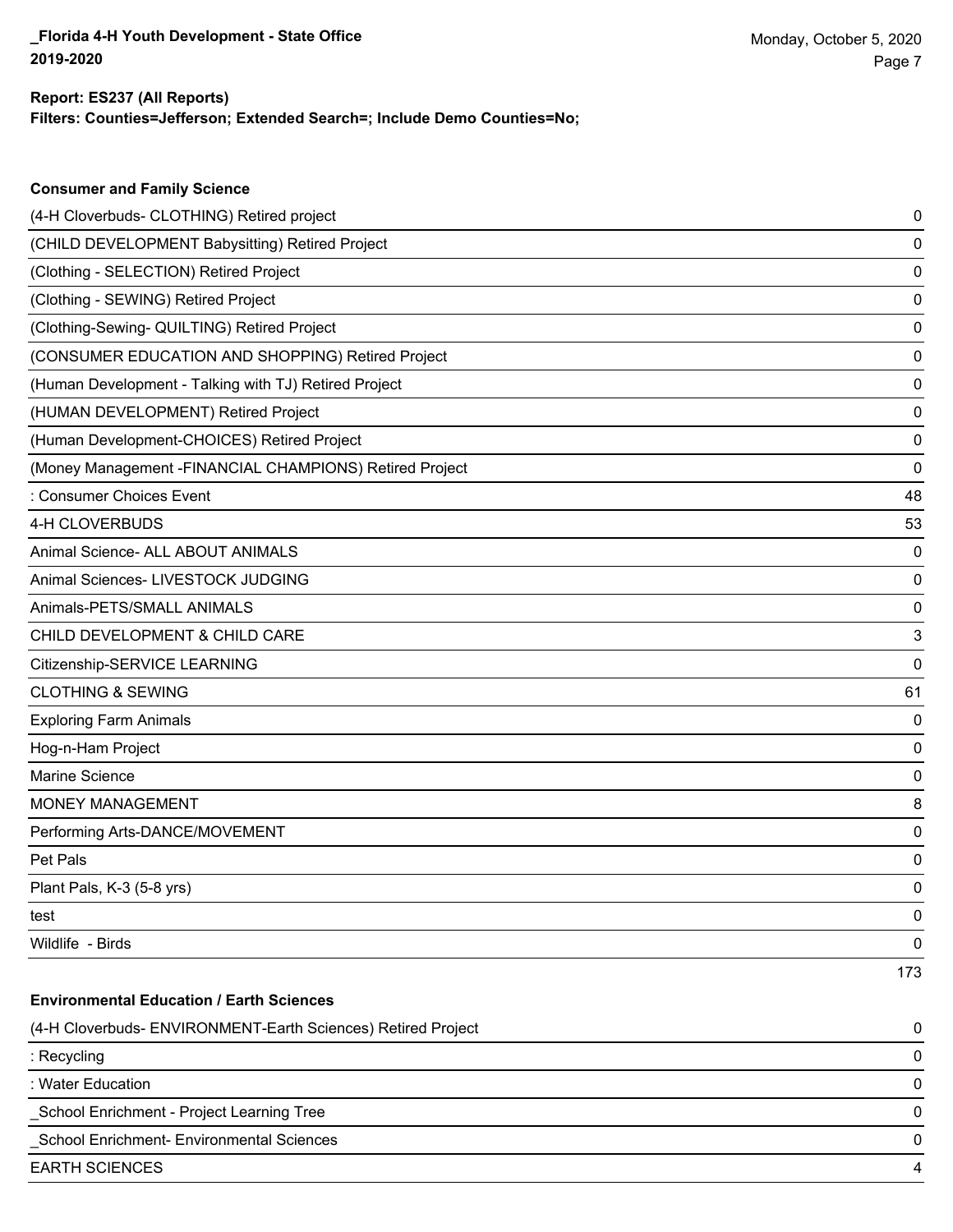**Filters: Counties=Jefferson; Extended Search=; Include Demo Counties=No;**

| <b>ENERGY</b>                  | $\sqrt{3}$  |
|--------------------------------|-------------|
| <b>ENVIRONMENTAL SCIENCES</b>  | 98          |
| <b>FORESTRY</b>                | 64          |
| <b>OUTDOOR EDUCATION</b>       | 260         |
| SOIL AND WATER SCIENCES        | 180         |
| <b>SPORTFISHING</b>            | 0           |
| SS - SHOOTING SPORTS           | $\mathbf 1$ |
| <b>SS-ARCHERY</b>              | 0           |
| SS-HUNTING 10y/o               | 0           |
| SS-MUZZLELOADING 12y/o         | 0           |
| SS-RIFLE, AIR                  | 1           |
| SS- RIFLE, SMALL BORE          | 0           |
| SS-SHOTGUN 10y/o               | 0           |
| <b>WILDLIFE &amp; HABITATS</b> | 45          |
|                                | 656         |

# **Foods and Nutrition**

| (4-H Cloverbuds- FOODS & NUTRITION) Retired Project   | 0  |
|-------------------------------------------------------|----|
| (Food - SPORTS NUTRITION) Retired Project             | 0  |
| (FOOD AND FOOD PRESERVATION SCIENCES) Retired Project | 0  |
| (FOOD PREP AND COOKING) Retired Project               | 0  |
| (Food Prep- BREADS & BREADMAKING) Retired Project     | 0  |
| (Food Prep-DAIRY FOODS) Retired Project               | 0  |
| (Food Prep- MICROWAVE MAGIC) Retired Project          | 0  |
| (Food Science- FOOD PRESERVATION) Retired Project     | 0  |
| School Enrichment - Up for the Challenge              | 0  |
| School Enrichment - YUM                               | 0  |
| <b>School Enrichment - YUMMEE</b>                     | 0  |
| <b>School Enrichment- Nutrition</b>                   | 0  |
| <b>FOOD &amp; NUTRITION</b>                           | 92 |
|                                                       | 92 |

# **Health**

| (Health- HEALTH ROCKS) Retired Project      | 0  |
|---------------------------------------------|----|
| (HEALTH: PHYSICAL ACTIVITY) Retired Project | 0  |
| : Healthy Living                            | 36 |
| PERSONAL WELL BEING                         | 54 |
|                                             | 90 |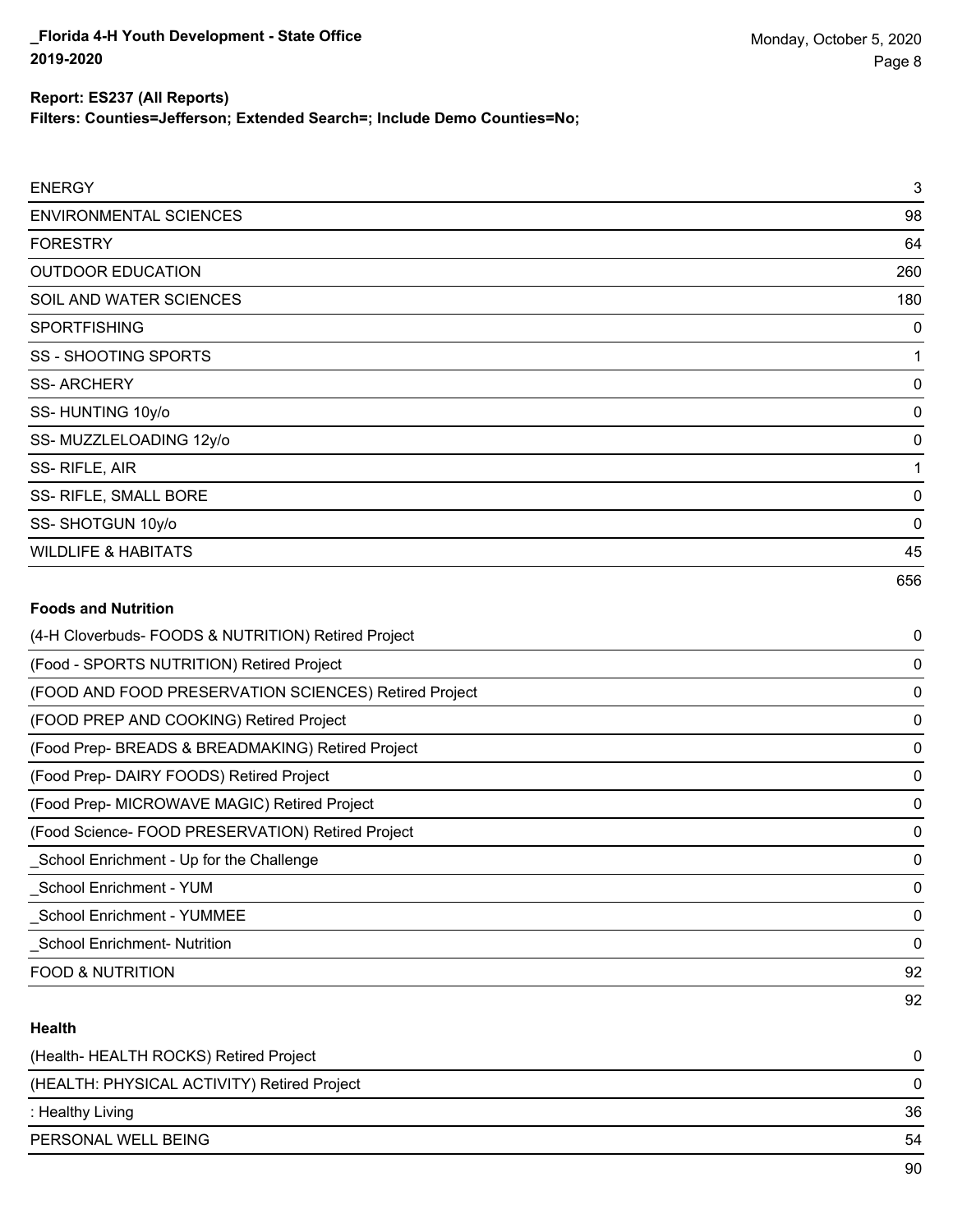#### **Report: ES237 (All Reports)**

**Filters: Counties=Jefferson; Extended Search=; Include Demo Counties=No;**

| <b>Leadership and Personal Development</b>                 |                |
|------------------------------------------------------------|----------------|
| (4-H Cloverbuds- LEADERSHIP) Retired Project               | 0              |
| (4-H Cloverbuds_DISCOVERY Projects) Retired Project        | 0              |
| (Home Environment- CHANGING SPACES) Retired Project        | 0              |
| (Plant Sciences - Mowing for Money) Retired Project        | 0              |
| (Workforce Prep- CAREER DEVELOPMENT) Retired Project       | 0              |
| (Workforce Prep- ENTREPRENEURSHIP) Retired Project         | 0              |
| : Character Education                                      | 0              |
| : Personal Development                                     | 18             |
| <b>EXPLORING 4-H</b>                                       | 119            |
| LEADERSHIP DEVELOPMENT                                     | 89             |
| <b>WORKPLACE PREPARATION</b>                               | 20             |
|                                                            | 246            |
| <b>Personal Safety</b>                                     |                |
| (Health and Safety- ATV SAFETY) Retired Project            | 0              |
| (Health- EMERGENCY PREPARDNESS) Retired Project            | 0              |
| <b>ATV SAFETY</b>                                          | 0              |
| <b>SAFETY</b>                                              | 70             |
|                                                            | 70             |
| <b>Physical Sciences</b>                                   |                |
| (ASTRONOMY) Retired Project                                | 0              |
| : Weather and Climate                                      | 0              |
| <b>AEROSPACE</b>                                           | 0              |
|                                                            | 0              |
| <b>Plant Science</b>                                       |                |
| (4-H Cloverbuds- PLANT SCIENCES-Gardening) Retired Project | 0              |
| (GROWING CITRUS) Retired Project                           | 0              |
| (Plant Sciences-GARDENING) Retired Project                 | $\overline{c}$ |
| (Plants - Gardening - FLOWERS) Retired Project             | 0              |
| (Plants - Gardening - VEGETABLES) Retired Project          | 1              |
| (Plants - Gardening-CONTAINER GARDENING) Retired Project   | 0              |
| School Enrichment- Gardening and Plants                    | 0              |
| <b>GARDENING AND PLANTS</b>                                | 76             |
|                                                            |                |

GARDENING AND PLANTS: JR MASTER GARDENER 0